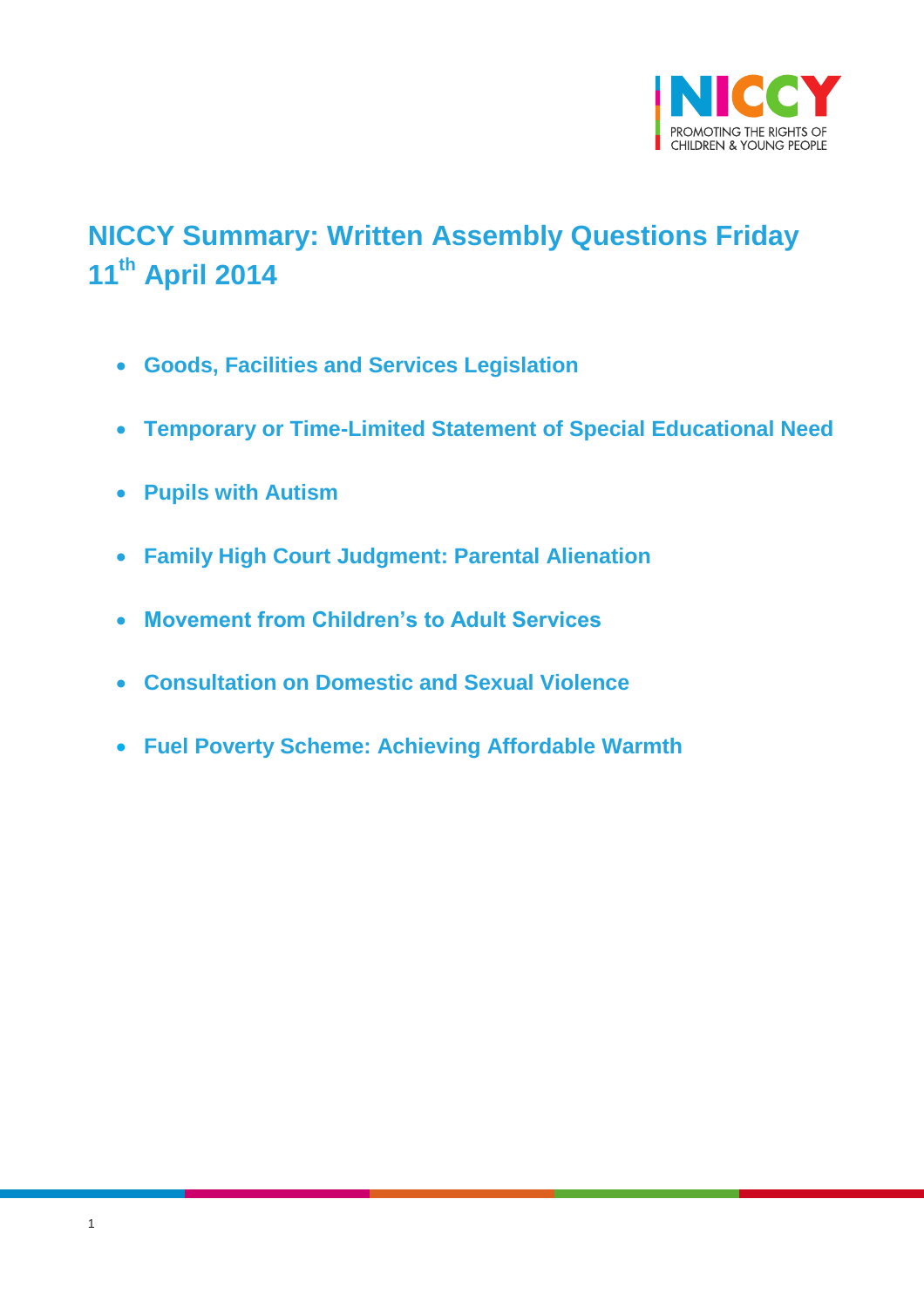

# <span id="page-1-0"></span>**Goods, Facilities and Services Legislation**

Mr Lyttle asked the First Minister and deputy First Minister what are the implications of the legal opinion provided to the Northern Ireland Commissioner for Children and Young People by Robin Allen QC and Dee Masters BL regarding Goods, Facilities and Services legislation.

(AQW 32660/11-15)

**Mr P Robinson and Mr M McGuinness:** The Equality Commission and NI Commissioner for Children and Young People used the legal advice to produce a joint policy paper to make the case for strengthening the rights of children and young people against unlawful age discrimination in the provision of goods, facilities and services. Junior Ministers met recently with the Commissioner for Children and Young People, the Chief Commissioner of the Equality Commission and Robin Allen QC to discuss the proposed extension of age discrimination legislation to the provision of goods, facilities and services. We are still considering the scope of the proposed age discrimination legislation.

## **[Back to Top](#page-0-0)**

## <span id="page-1-1"></span>**Temporary or Time-Limited Statement of Special Educational Need**

Mr P Ramsey asked the Minister of Education

- (i) what provision is available for a temporary or timelimited statement of special educational need;
- (ii) the rationale for providing such a statement;
- (iii) how many children across each Education and Library Board area have such a statement; and
- (iv) for a breakdown of the specific reason for the temporary or time-limited statement by category.

(AQW 32238/11-15)

**Mr O'Dowd:** Neither special educational needs (SEN) legislation nor the Code of Practice on the Identification and Assessment of SEN make reference to either temporary or timelimited statements of SEN.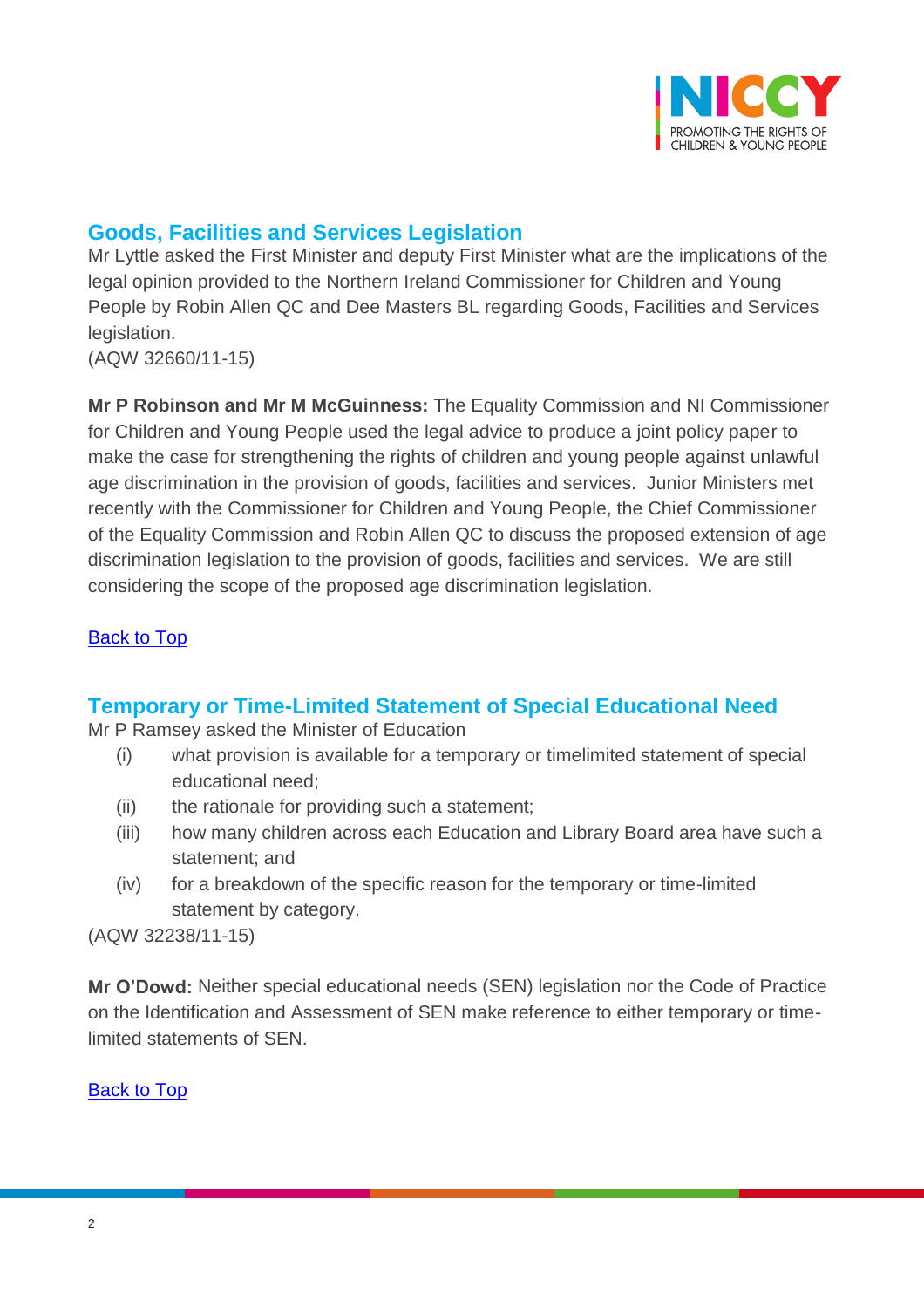

# <span id="page-2-0"></span>**Pupils with Autism**

Mr Hazzard asked the Minister of Education what measures his Department has taken since May 2007 to assist pupils with autism. (AQW 32653/11-15)

**Mr O'Dowd:** The Department of Education (DE) remains committed to ensuring that all pupils, including those with autism, receive a high quality education that enables them to fulfil their full potential with special educational needs (SEN) provision matched to the individual needs of the child. A key factor in effectively meeting the needs of pupils with autism is ensuring that schools have the capacity to meet those needs. In this connection a key aim of the ongoing Review of SEN is to improve the capacity of schools to recognise and support children and young people's SEN. This capacity building takes the form of a number of SEN pilot projects and the publication of a ResourceFile on SEN, developed by practitioners, which was issued to all schools in 2011. A chapter within the Resource File is dedicated to autism and contains advice and practical materials to be used by school staff.

DE also continues to fund the Education and Library Boards' (ELBs) inter-board autistic spectrum disorder (ASD) group to provide support to children on the autistic spectrum within each board. Each ELB's ASD advisory service provides valued and worthwhile practical support to schools and is a resource of knowledge and skill, with the capacity to raise the standards of education and the social inclusion for children on the autistic spectrum. These ELB services are used to support children at Stages three to five of the Code of Practice on the Identification and Assessment of SEN.

Guidance materials also remain readily available to assist schools and parents in relation to autism, including:

- Autistic Spectrum Disorders A Guide to Classroom Practice;
- Evaluating Provision for Autistic Spectrum Disorders in Schools.

In addition, the Autism Act (NI) 2011 places a duty upon the Department of Health, Social Services and Public Safety (DHSSPS) to act as the lead Department in producing, reviewing and implementing a cross-Departmental Autism Strategy. The Act also places a duty on DHSSPS to clearly detail how the needs of families and carers of children and young people with autism are to be addressed.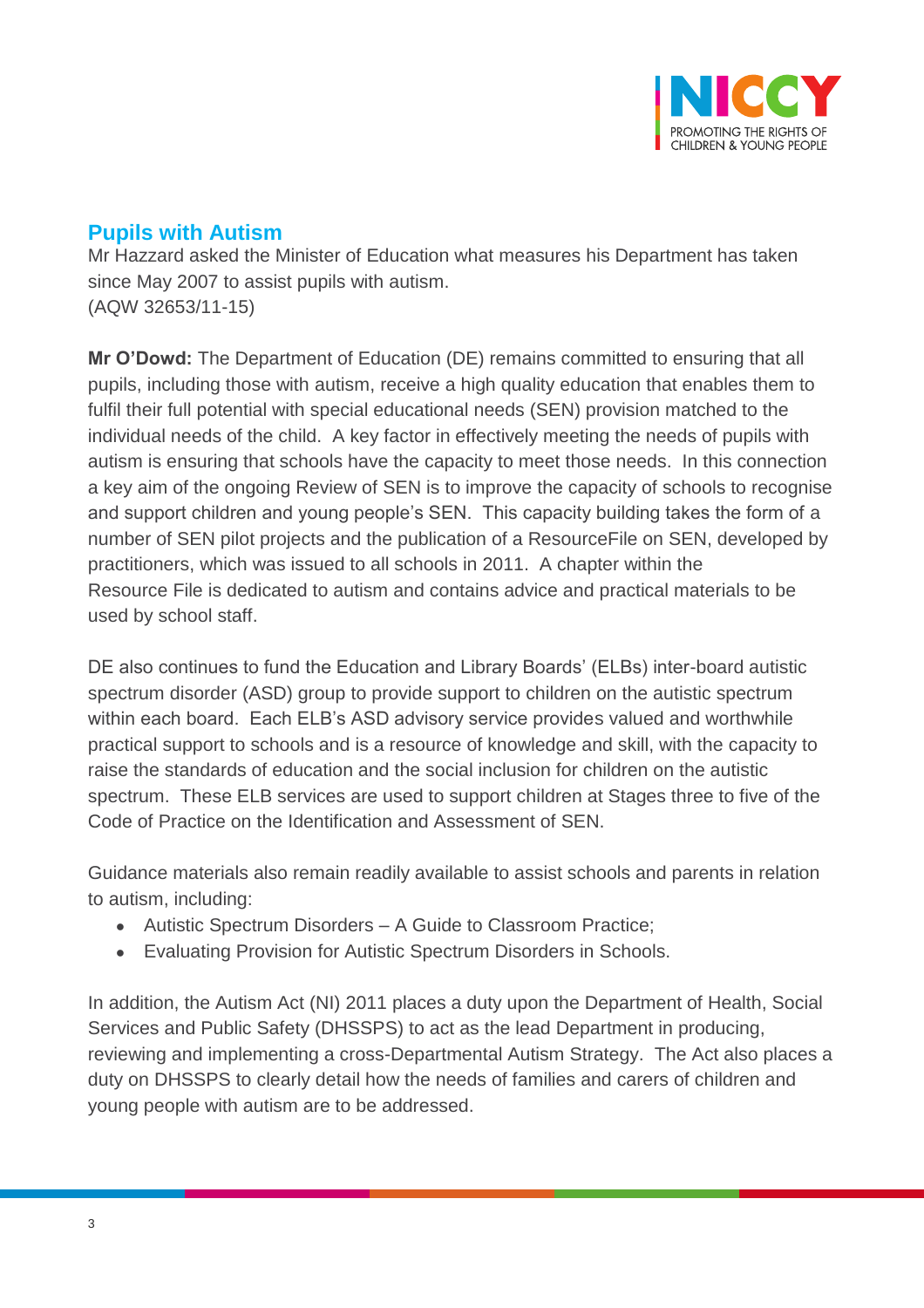

DE participated in the public consultation and continues to work closely with the ELBs and the Middletown Centre for Autism (MCA) in developing and delivering the DE actions contained in the Strategy. Opened in 2007 the MCA is an all-island Centre dedicated to providing educationally based support to children and young people with autism. It has recently expanded its provision of multi-disciplinary support on an outreach basis to those children referred to the Centre by the inter-board ASD Group. This support is delivered alongside a training and advisory service for educational professionals and parents of children with autism and a research and information service. The Centre's service delivery was subject to a joint inspection in 2012 from the Education and Training Inspectorate and the Inspectorate in the south. This inspection described the quality of the service provision as "outstanding".

## [Back to Top](#page-0-0)

## <span id="page-3-0"></span>**Family High Court Judgment: Parental Alienation**

Mr Swann asked the Minister of Health, Social Services and Public Safety how, and when, the Family High Court Judgment, made by Mrs Justice Parker in London on 23 December 2013 in relation to parental alienation and the consequential emotion abuse, will be conveyed to relevant officials in his Department and the Health and Social Care Trusts. (AQW 30474/11-15)

**Mr Poots (The Minister of Health, Social Services and Public Safety):** In November 2010, the Department, jointly with the Department of Children and Youth Affairs in the Republic of Ireland, put in place an on-line child protection information Hub, the North South Child Protection Hub (NSCPH). The aim of the NSCPH is to make information readily available to, inter alia, front-line child protection practitioners, their managers, policy makers and researchers. The Hub includes relevant Court Judgments and my officials have been advised that the judgment issued by Justice Parker will be uploaded on to the Hub when published. This is one source of reference for such judgments; however there is an onus on professional social workers in the field of child care, like other professionals, to keep themselves as up-to-date as possible with practice developments in their field of expertise, which extends to the findings of the Family Courts. It should be noted that English judgments may not always translate seamlessly to Northern Ireland given that our legislative frameworks may be different.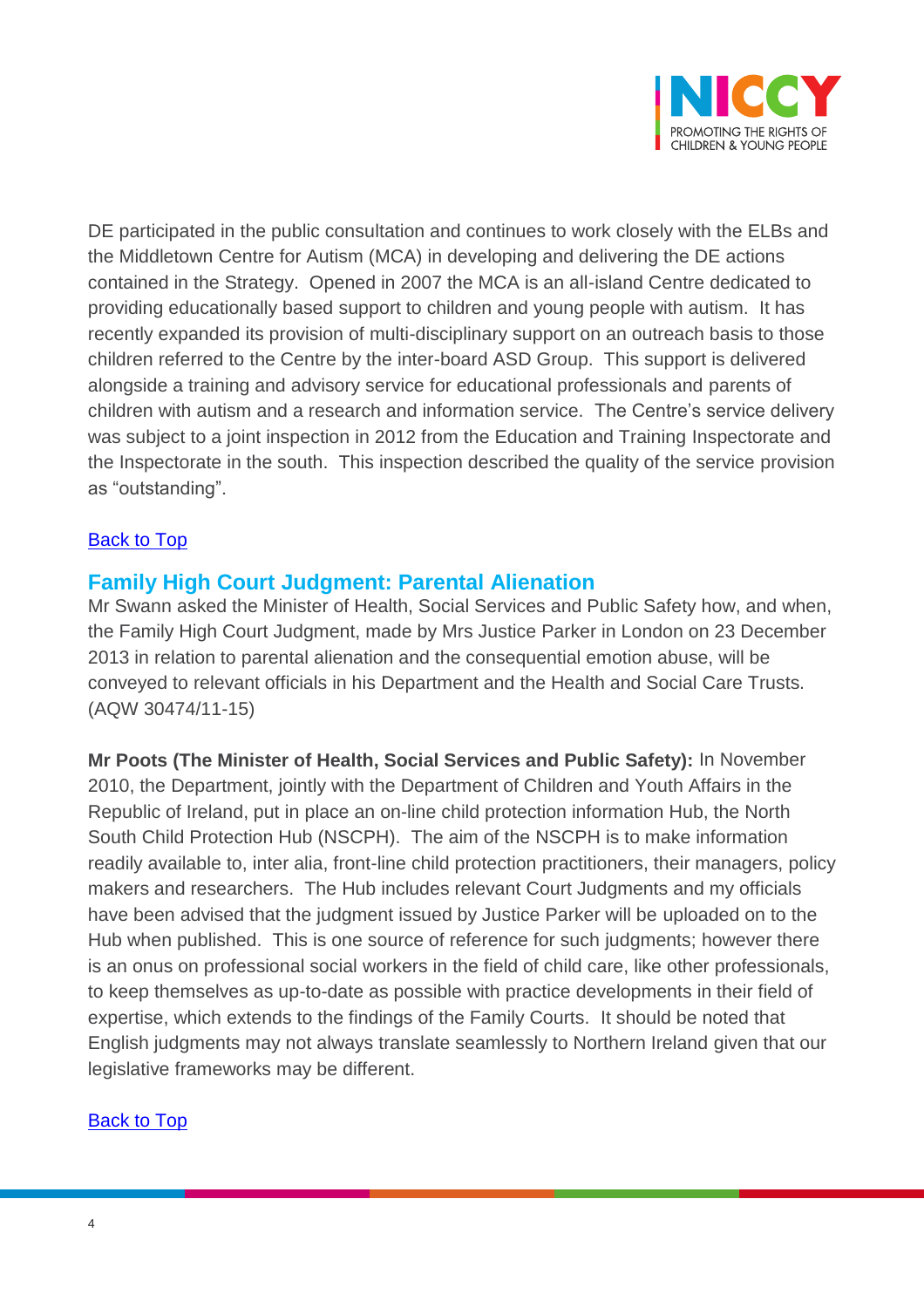

## <span id="page-4-0"></span>**Movement from Children's to Adult Services**

Mr McMullan asked the Minister of Health, Social Services and Public Safety for an update on the movement of services for children with a disability and special needs from children's to adult services.

(AQW 32256/11-15)

**Mr Poots:** The current activity in relation to transition from HSC Children's services to Adult services is outlined in the table below:

Disabled children known to the HSC who leave school during the period, and the transition plans that are in place - 2012/2013

| Age at Leaving School           | Total Year Ending 31 March 2013 |                 | Number with Transitions in place<br>Year Ending 31 March 2013 |                     |
|---------------------------------|---------------------------------|-----------------|---------------------------------------------------------------|---------------------|
| Disability                      | M                               | F               | M                                                             | F                   |
| Physical disability             | 23                              | $6\overline{6}$ | 23                                                            | $\ddot{\mathrm{o}}$ |
| Sensory Impairment              | 3                               | $\overline{2}$  | 3                                                             | $\overline{2}$      |
| Learning disability             | 131                             | 82              | 131                                                           | 81                  |
| Chronic illness                 | $\circ$                         | $\circ$         | $\Omega$                                                      | Ω                   |
| Autism (ASD/ADHD/<br>Aspergers) | $\overline{1}$                  | $\overline{0}$  | 1                                                             | Ω                   |
| Other (Unidentified)            | 0                               | $\circ$         | $\Omega$                                                      | $\Omega$            |
| Total                           | 158                             | 90              | 158                                                           | 89                  |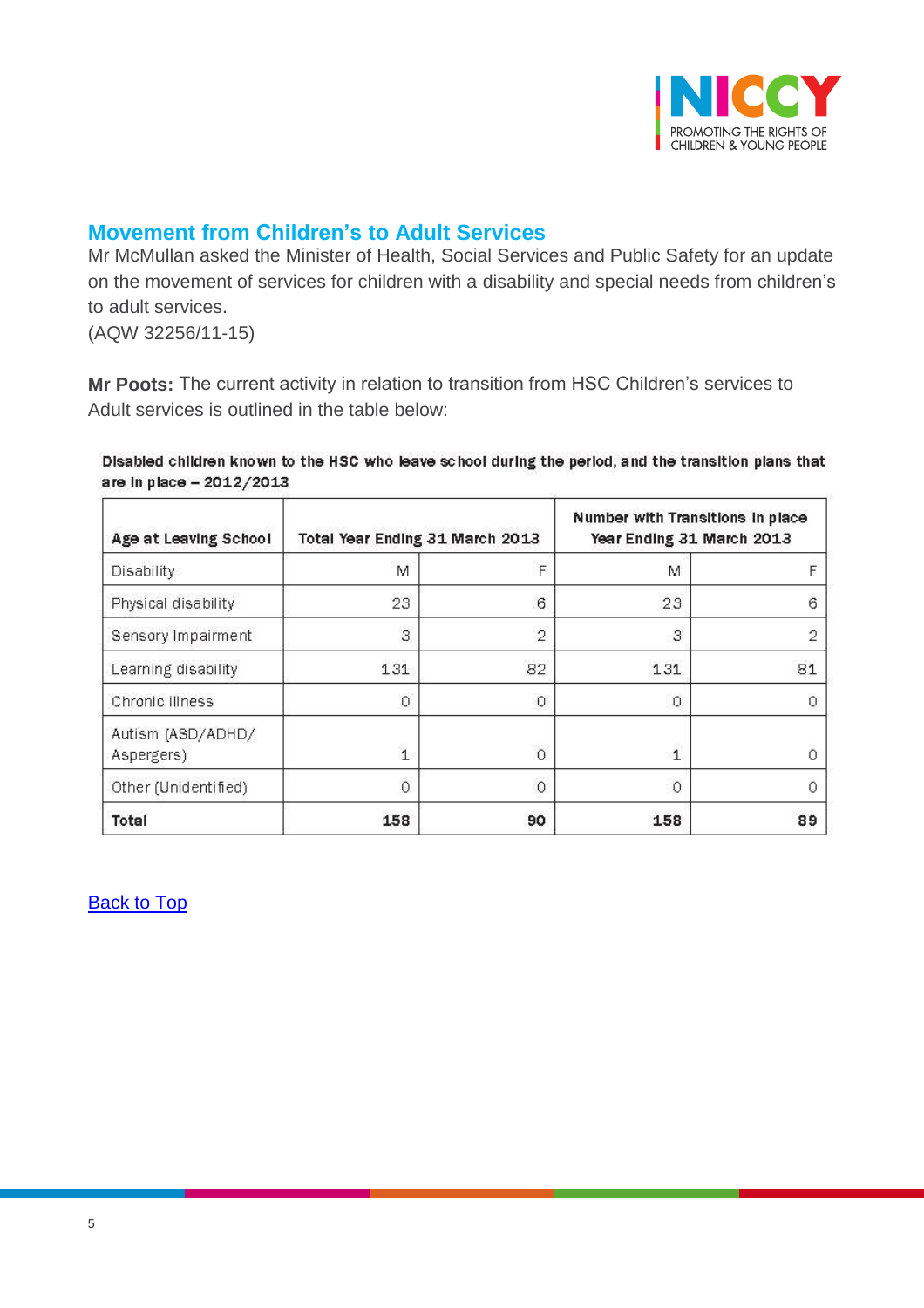

# <span id="page-5-0"></span>**Consultation on Domestic and Sexual Violence**

Ms Fearon asked the Minister of Justice whether he will publish a child friendly version of the consultation on Domestic and Sexual Violence to enable young people to have their input.

(AQW 32312/11-15)

**Mr Ford (The Minister of Justice):** As part of the public consultation on the draft strategy 'Stopping Domestic and Sexual Violence and Abuse' my Department has jointly with the Department of Health, Social Services and Public Safety developed and published a full strategy document and an easy access version of the document pitched at a reading age of eleven.

Justice and Health officials, with the assistance and support of members of the Regional Strategy Group, have engaged with ten groups in March who wish to respond to the document and have an interest or have been affected by Domestic and Sexual Violence and Abuse. With the help of the NSPCC and the Women's Aid Federation two of the groups officials met with had membership between the ages of fourteen to eighteen years old.

Following the public consultation, our engagement with children and young people, and the feedback we receive from them, we plan to revise our strategy and develop a version suitable to the needs and requirements identified by this young readership. We remain committed to engaging with children and young people now and in the future on this very important matter that affects many young people across Northern Ireland.